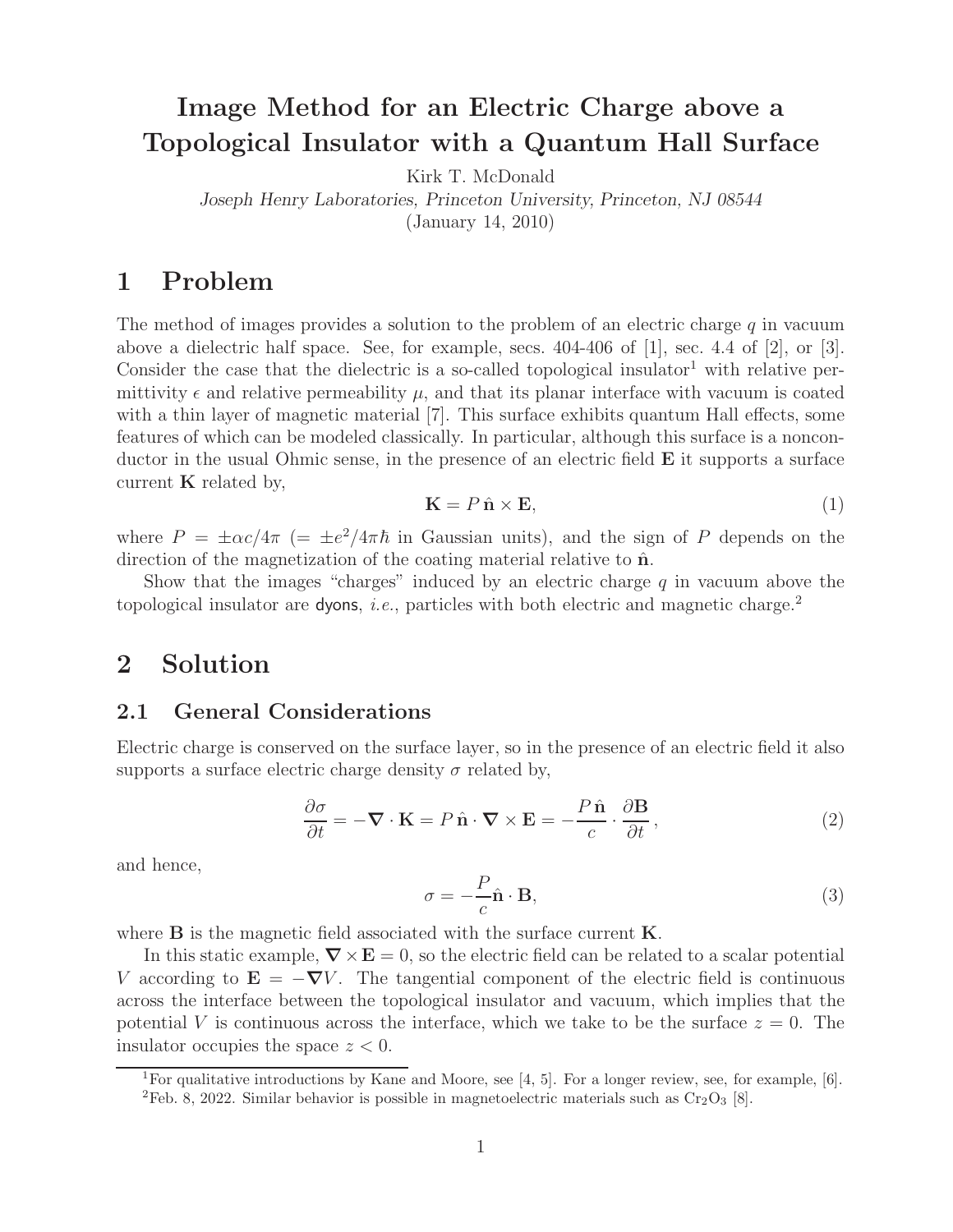Inside the topological insulator with relative permittivity  $\epsilon$ , the electric field **E** and the displacement field **D** are related by  $\mathbf{D} = \epsilon \mathbf{E}$  (in Gaussian units). We assume that there are no free charges inside the insulator, such that within it  $\nabla \cdot \mathbf{D} = 0$ , and hence  $\nabla \cdot \mathbf{E} = 0$ there also. That is, there are no bound/polarization charges inside the insulator, although a bound/polarization charge density may also reside on the surface, in addition to the "free" surface charge density (3).

Because of the "free" surface charge density  $\sigma$ , the normal components of **D** and **E** at the interface obey,

$$
E_z(x, y, 0^+) = D_z(x, y, 0^+) = D_z(x, y, 0^-) + 4\pi\sigma(x, y) = D_z(x, y, 0^-) - \frac{4\pi P}{c}B_z(x, y, 0)
$$
  
=  $\epsilon E_z(x, y, 0^-) \mp \alpha B_z(x, y, 0)$ . (4)

Away from the interface,  $\nabla \times \mathbf{B} = 0$ , so the magnetic field can be related to a scalar potential U according to  $\mathbf{B}(z \neq 0) = -\nabla U$ . However, the magnetic scalar potential U is not continuous across the interface.

Of course,  $B_z$  is continuous across the interface since there are no physical magnetic charges.

To obtain a condition on the tangential component of the magnetic field at the interface we consider the magnetic field  $\mathbf{H} = \mathbf{B}/\mu$  which obeys,  $\nabla \times \mathbf{H} = 4\pi \mathbf{K}/c = \pm \alpha \hat{\mathbf{n}} \times \mathbf{E}/c$ , since the only "free" currents in this problem are the surface currents (1). As a consequence,

$$
\hat{\mathbf{n}} \times \mathbf{H}(x, y, 0^+) = \hat{\mathbf{n}} \times \mathbf{H}(x, y, 0^-) + \frac{4\pi}{c} \mathbf{K} = \hat{\mathbf{n}} \times \mathbf{H}(x, y, 0^-) \pm \alpha \hat{\mathbf{n}} \times \mathbf{E}(x, y, 0),
$$
(5)

and hence,

$$
\mathbf{B}_{\parallel}(x, y, 0^{+}) = \mathbf{H}_{\parallel}(x, y, 0^{+}) = \mathbf{H}_{\parallel}(x, y, 0^{-}) \pm \alpha \mathbf{E}_{\parallel}(x, y, 0)
$$
  
= 
$$
\frac{\mathbf{B}_{\parallel}(x, y, 0^{-})}{\mu} \pm \alpha \mathbf{E}_{\parallel}(x, y, 0).
$$
 (6)

#### **2.2 Point Charge Above a Half Space of Topological Insulator**

We now consider the case of a point electric charge q at  $(x, y, z) = (0, 0, a)$  in vacuum, above the topological insulator at  $z < 0$ . The image method is to suppose that the electric scalar potential V in the region  $z > 0$  is that due to the original point charge q at  $(0, 0, a)$  plus an image charge q' at  $(0, 0, -b)$ , and that the potential V in the region  $z < 0$  is that due to the original point charge plus a point charge  $q''$  at  $(0, 0, c)$ . Likewise, we suppose that the magnetic scalar potential U in the region  $z > 0$  is that due to an image magnetic charge  $p'$ at  $(0, 0, -d)$ , and that the potential U in the region  $z < 0$  is that due to an image magnetic charge  $p''$  at  $(0, 0, e)$ .

According to the suggested image method, the electric scalar potential at  $(x, 0, z > 0)$  is,

$$
V(x, 0, z > 0) = \frac{q}{[x^2 + (z - a)^2]^{1/2}} + \frac{q'}{[x^2 + (z + b)^2]^{1/2}},
$$
\n(7)

and that at  $(x, 0, z < 0)$  is,

$$
V(x, 0, z < 0) = \frac{q}{[x^2 + (z - a)^2]^{1/2}} + \frac{q''}{[x^2 + (z - c)^2]^{1/2}},\tag{8}
$$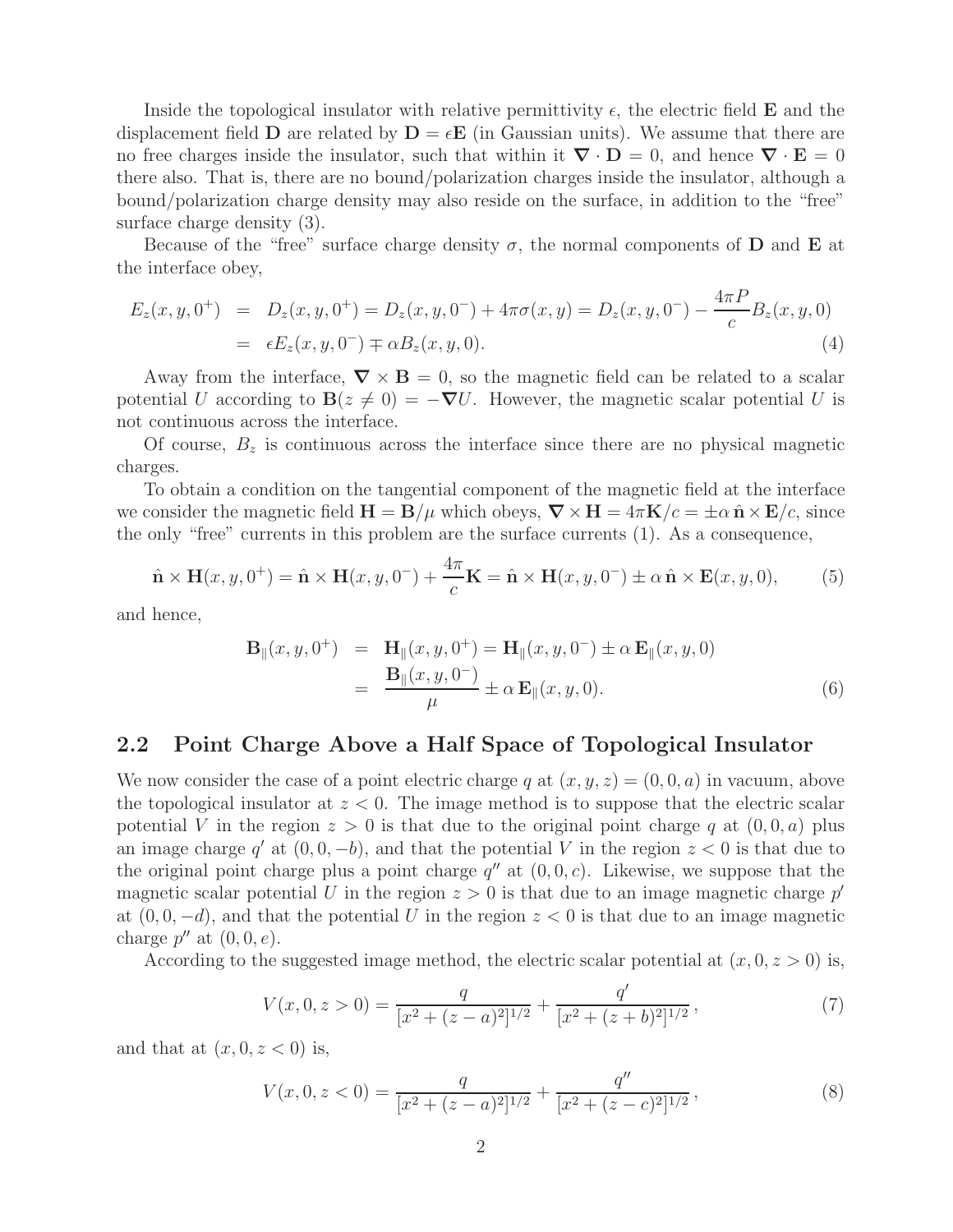Then, continuity of the potential V across the plane  $z = 0$  requires that,

$$
b = c, \qquad \text{and} \qquad q'' = q'. \tag{9}
$$

Similarly, according to the suggested image method, the magnetic scalar potential at  $(x, 0, z > 0)$  is,

$$
U(x, 0, z > 0) = \frac{p'}{[x^2 + (z + d)^2]^{1/2}},
$$
\n(10)

and that at  $(x, 0, z < 0)$  is,

$$
U(x, 0, z < 0) = \frac{p''}{[x^2 + (z - e)^2]^{1/2}},\tag{11}
$$

Continuity of  $B_z$  across the plane  $z = 0$  implies that,

$$
\frac{\partial U(x,0,0^{+})}{\partial z} = -\frac{p'd}{[x^{2}+d^{2}]^{3/2}} = \frac{\partial U(x,0,0^{-})}{\partial z} = \frac{p''e}{[x^{2}+e^{2}]^{3/2}},
$$
\n(12)

and hence,

$$
d = e, \qquad \text{and} \qquad p'' = -p'. \tag{13}
$$

The condition  $(4)$  for  $E_z$  at the interface implies that,

$$
\frac{\partial V(x,0,0^{+})}{\partial z} = \epsilon \frac{\partial V(x,0,0^{-})}{\partial z} \mp \alpha \frac{\partial U(x,0,0)}{\partial z},\tag{14}
$$

$$
\frac{qa}{[x^2+a^2]^{3/2}} - \frac{q'b}{[x^2+b^2]^{3/2}} = \epsilon \left( \frac{qa}{[x^2+a^2]^{3/2}} + \frac{q'b}{[x^2+b^2]^{3/2}} \right) \mp \alpha \frac{p'd}{[x^2+d^2]^{3/2}},\tag{15}
$$

which requires that,

$$
a = b = c = d = e, \qquad \text{and} \qquad q - q' = \epsilon(q + q') \mp \alpha p'. \tag{16}
$$

The condition (6) for  $\mathbf{B}_{\parallel}(x, 0, 0) = B_x(x, 0, 0)$  at the interface implies that,

$$
\frac{\partial U(x,0,0^{+})}{\partial x} = \frac{1}{\mu} \frac{\partial U(x,0,0^{-})}{\partial x} \pm \alpha \frac{\partial V(x,0,0)}{\partial x},\tag{17}
$$

$$
\frac{p'x}{[x^2+a^2]^{3/2}} = \frac{1}{\mu} \frac{-p'x}{[x^2+a^2]^{3/2}} \pm \alpha \frac{(q+q')x}{[x^2+a^2]^{3/2}},
$$
\n(18)

which requires that,

$$
p' = \pm \alpha \frac{\mu}{\mu + 1} (q + q'). \tag{19}
$$

Combining eqs. (16) and (19), we find that,

$$
q' = q'' = -q\frac{A-1}{A+1}, \quad p' = -p'' = \pm \alpha \frac{\mu}{\mu+1} \frac{2q}{A+1}, \text{ where } A = \epsilon - \alpha^2 \frac{\mu}{\mu+1} \approx \epsilon.
$$
 (20)

To a good approximation the electric fields are the same as for a charge in vacuum above an ordinary dielectric medium of permittivity  $\epsilon$ .